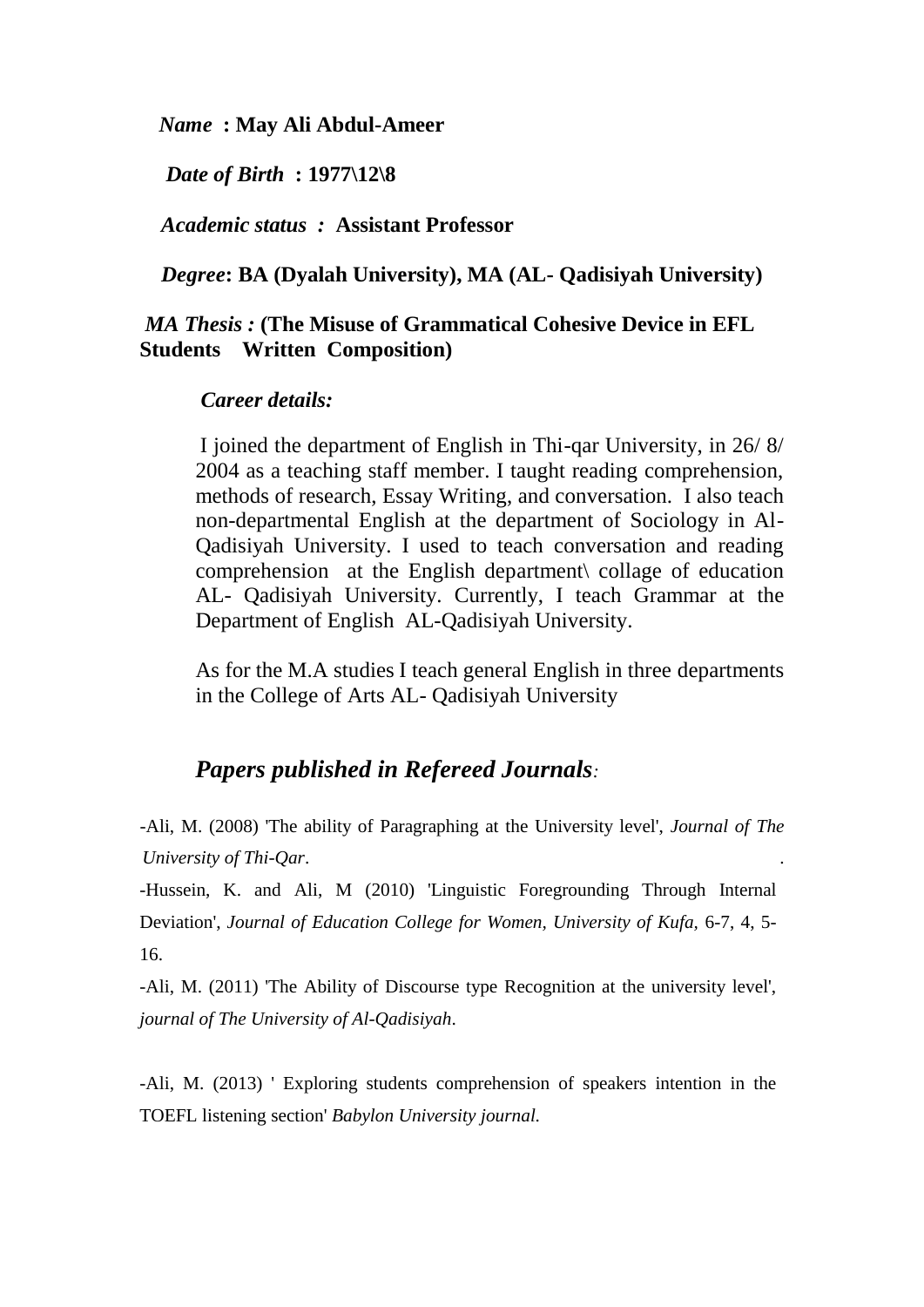- Ali, M. (2014) 'Improving vocabulary learning through digital stories with Iraqi young learners of English at the primary level' *Journal of Studies in Socia*l.

--Ali, M.(2013) Exploring Students Comprehension of Speaker Intention In Part A of the TOFEL, Journal of The University of Babylon Vol, 21, N,3.

--Ali, M. (2015) Plagiarism and patchwriting Detection in EFL students Graduation Research writing, *journal of Al-Mam*oon *College*, *vol* :26.

--Hussein, K. and Ali, M. (2016) A Corpus based Stylistic analysis of Body-Soul and Heaviness-lightness Metaphor in Kundera's Novel The Unbearable Lightness of Being, Advances in language and literary Studies/ Australian international Academic Center.

Email: [Alimayy40@gmail.com](mailto:Alimayy40@gmail.com)

Phone number: 07817595770

**الاسم**: مى على عبد الأمير

**تاريخ الميالد**: 7711\71\8

**اللقب العلمي**: أصخار هضاعذ

ا**لشهادات** : بكالوريوس (جامعة ديالى)، ماجستير (جامعة القادسية)

<mark>أطروحة ماجستير</mark><sub>:</sub> (سوء استخدام ادوات الربط بصفتها ادوات تماسك نصىي و نحوي في كتابة الانشاء عند

طلبة اللغة الانكليز بة بصفتها لغة اجنبية)

**السيرة الىظيفيت**:

التحقت بقسم اللغة الإنكليزية في جامعة ذي قار ، في ٨/٢٦/ عام ٢٠٠٤ للندريس .و قمت بندريس مادة الاستبعاب، وطرائق البحث و المقالة، والمحادثة. وادرس اللغة الانكليزية لغير الاختصاص أيضا في قسم علم الاجتماع في جامعة القادسية. كما كنت ادرس سابقا مادة المحادثة والاستيعاب ف قسم اللغة الإنكليز ية كلية التر بية جامعة القادسية . حاليا انا ادرس مادة النحو "قسم اللغة الإنكليز بة جامعة" القادسية.